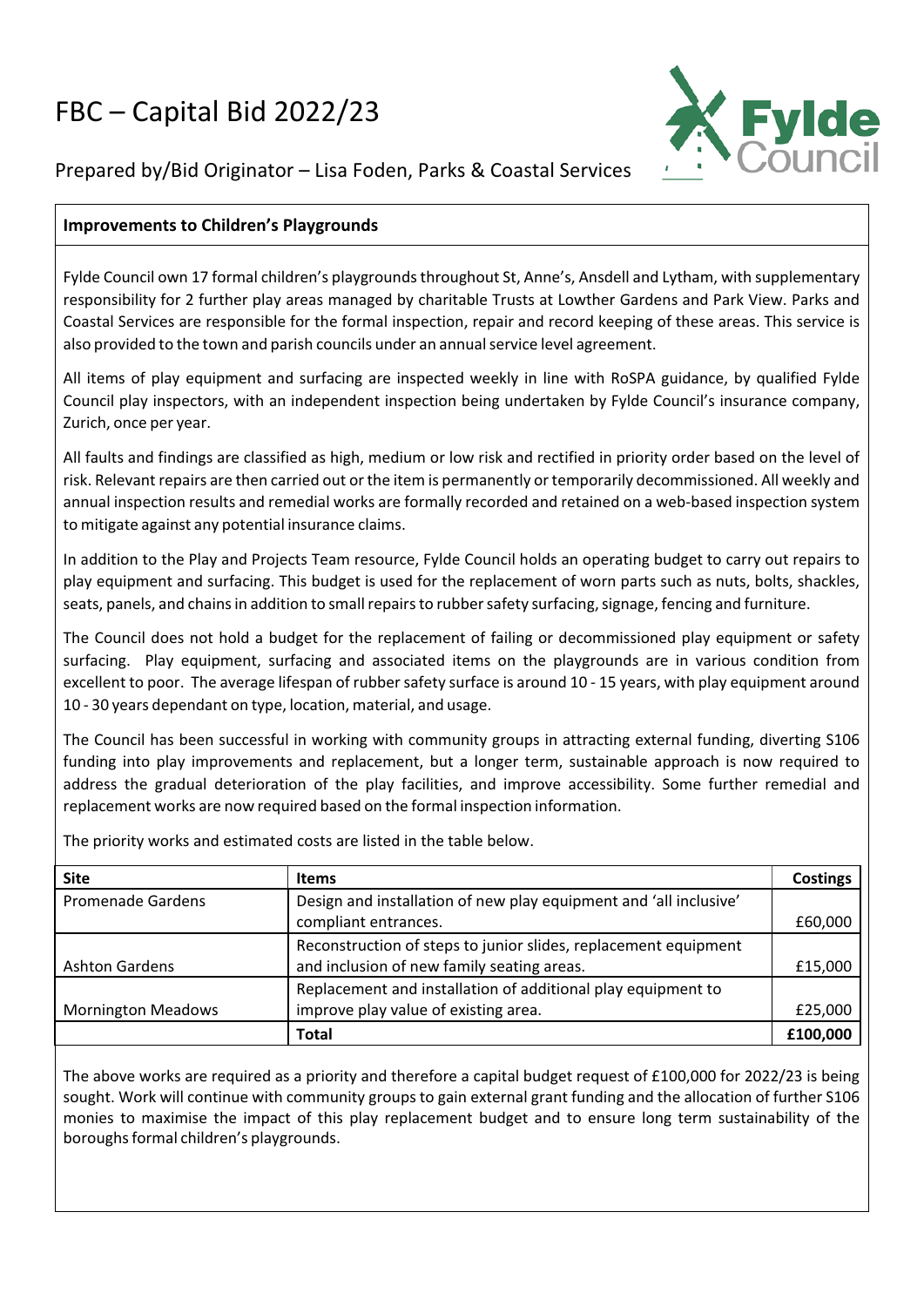| <b>Capital Cost Plan:</b>  |                                           |          |  |  |  |
|----------------------------|-------------------------------------------|----------|--|--|--|
| <b>Cost Heading</b>        | <b>Description</b>                        | Total    |  |  |  |
|                            |                                           |          |  |  |  |
| Improvements to Children's | To carry out playground improvement works | £100,000 |  |  |  |
| Playgrounds                | as listed in the table shown.             |          |  |  |  |
| <b>Total Scheme Cost:</b>  |                                           | £100,000 |  |  |  |
|                            |                                           |          |  |  |  |

## **Outputs (i.e. details of what the investment will specifically deliver):**

- $\triangleright$  Modernisation of Fylde's play provision.
- $\triangleright$  Improve the play value of equipment.
- $\triangleright$  Replacement of worn and decommissioned play equipment.
- $\triangleright$  Replacement of worn safety surfacing.
- $\triangleright$  Installation of DDA compliant play entrances.

**Outcomes (i.e. details of the broader benefits achieved by the investment, for example community or environmental benefit, health and safety compliance, or statutory obligations):**

- $\triangleright$  Safer playgrounds.
- $\triangleright$  Improved play opportunities for residents and visitors.
- $\triangleright$  Improve playground accessibility.

**Contribution to corporate objectives (i.e. how does the project achieve or help deliver priorities within the corporate plan):**

Clean and green

- $\triangleright$  Deliver high quality parks and open spaces.
- $\triangleright$  Maintain Green Flag Award status for parks and open spaces by demonstrating continual investment and improvement of play facilities.